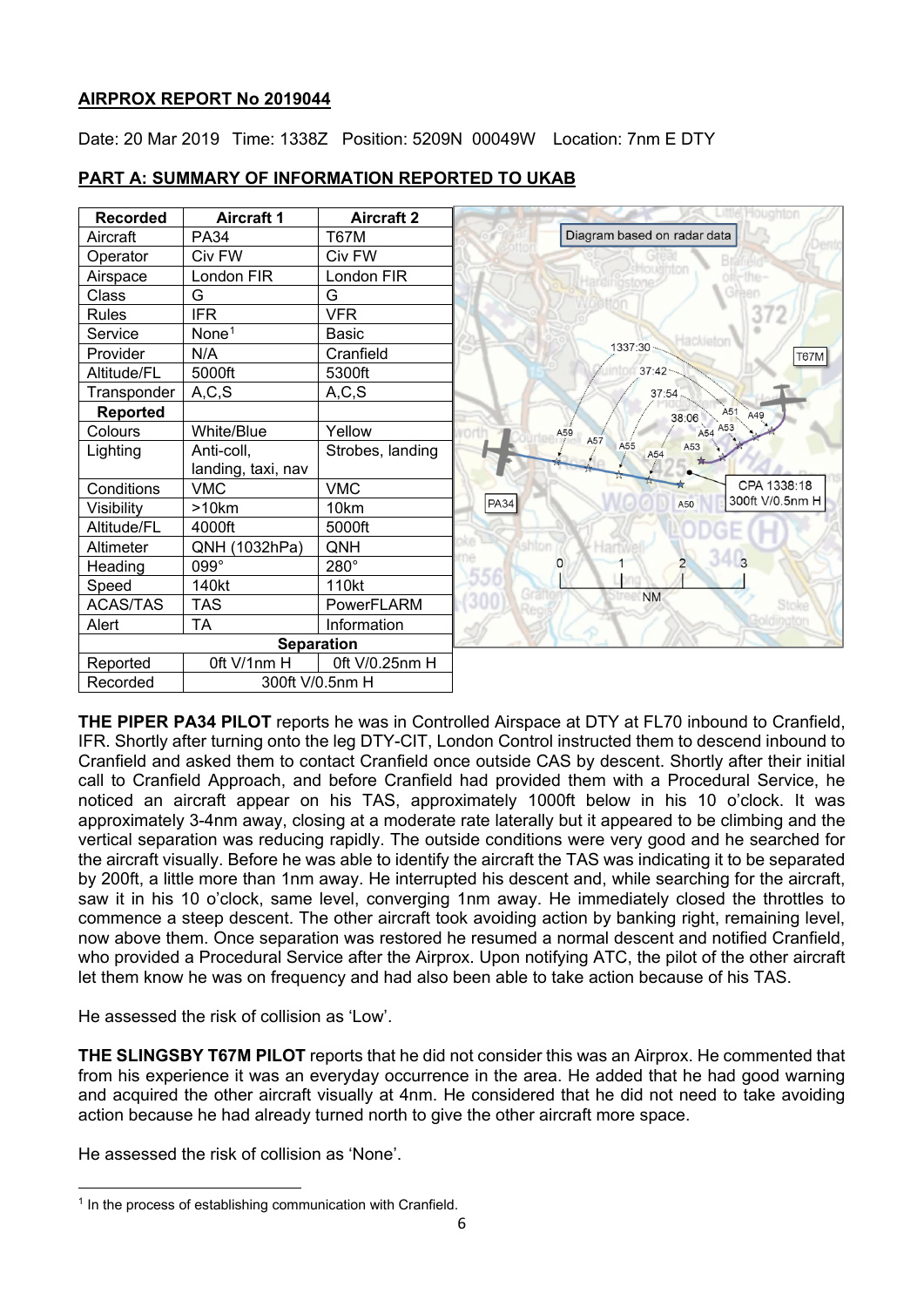**THE CRANFIELD APPROACH CONTROLLER** reports that he was operating Cranfield Approach with quiet levels of traffic. The PA34 pilot reported on frequency having been transferred by London routing to CIT. On leaving CAS the PA34 pilot was given clearance to ADSON for a training RNAV 21 approach. At approximately 5500ft, in the vicinity of Salcey Forest, the PA34 pilot reported an Airprox with a yellow 'Bonanza' [the T67M] aircraft. The T67M pilot reported that he had the aircraft on 'FLARM' for the duration of the incident and confirmed that it was indeed him as the second aircraft. The T67M pilot had been under a Basic Service following his departure and had not provided any details of his intended route or levels for his general handling, which was normal for training flights from Cranfield.

**THE TC WELIN CONTROLLER** reports that they could not recollect any details of the Airprox because the incident occurred after the PA34 had left the frequency.

# **Factual Background**

The weather at Cranfield was recorded as follows:

METAR EGTC 201320Z 21011KT 9999 BKN014 12/09 Q1032=

Cranfield was not equipped with radar surveillance.

# **UKAB Secretariat**

The PA34 and T67M pilots shared an equal responsibility for collision avoidance and not to operate in such proximity to other aircraft as to create a collision hazard<sup>2</sup>. If the incident geometry is considered as converging then the T67M pilot was required to give way to the PA34[3](#page-1-1), which he did.

# **Occurrence Investigation**

#### **Cranfield ATSU**

The Cranfield ATS investigator reported that he had spoken to the pilot of the T67M on the  $27<sup>th</sup>$ March. He stated that he had seen the PA34 after FLARM had alerted him, and thought that they had got no closer than 3-400ft vertically and 'hundreds of metres' laterally. The T67M pilot had been operating from Cranfield for more than 15 years and was familiar with the route from DTY-CIT and, as such, kept a good lookout in accordance with the Class G see-and-avoid rules. He did not expect Traffic Information on the PA34 to be passed to him by the ATCO because he was in receipt of a Basic Service.

Historically, ATC has sought no further information from locally based pilots who depart into the local training area under a Basic Service regarding their position and level. The feeling was that this was due to the movement numbers that Cranfield used to handle and has simply endured. Following consultation with the flying school, it was clear that the local training area that was used for general handling meant aircraft had the potential to be in confliction with those leaving the airways at DTY and routing to either ADSON or the CIT. With hindsight, review and discussion, it could be reasoned that more could have been done prior to the incident that would have enabled the ATCO to view the T67M as a potential confliction and therefore have satisfied his duty of passing Traffic Information to the PA34 pilot in receipt of a Procedural Service. It was suggested that more information was gleaned during the PPR process in order to clarify whether aircraft would be operating in the local training area or departing the area on a nav-ex. This would enable ATCOs, even in times of high workload, to transmit even generic Traffic Information when required ("e.g. 4 in the local training area at various levels").

Cranfield has requested that their UK AIP entry is amended to note that there is an active local flying area to the north and west of the airfield at various levels.

 $\overline{a}$ 

<span id="page-1-0"></span><sup>2</sup> SERA.3205 Proximity.

<span id="page-1-1"></span><sup>3</sup> SERA.3210 Right-of-way (c)(2) Converging.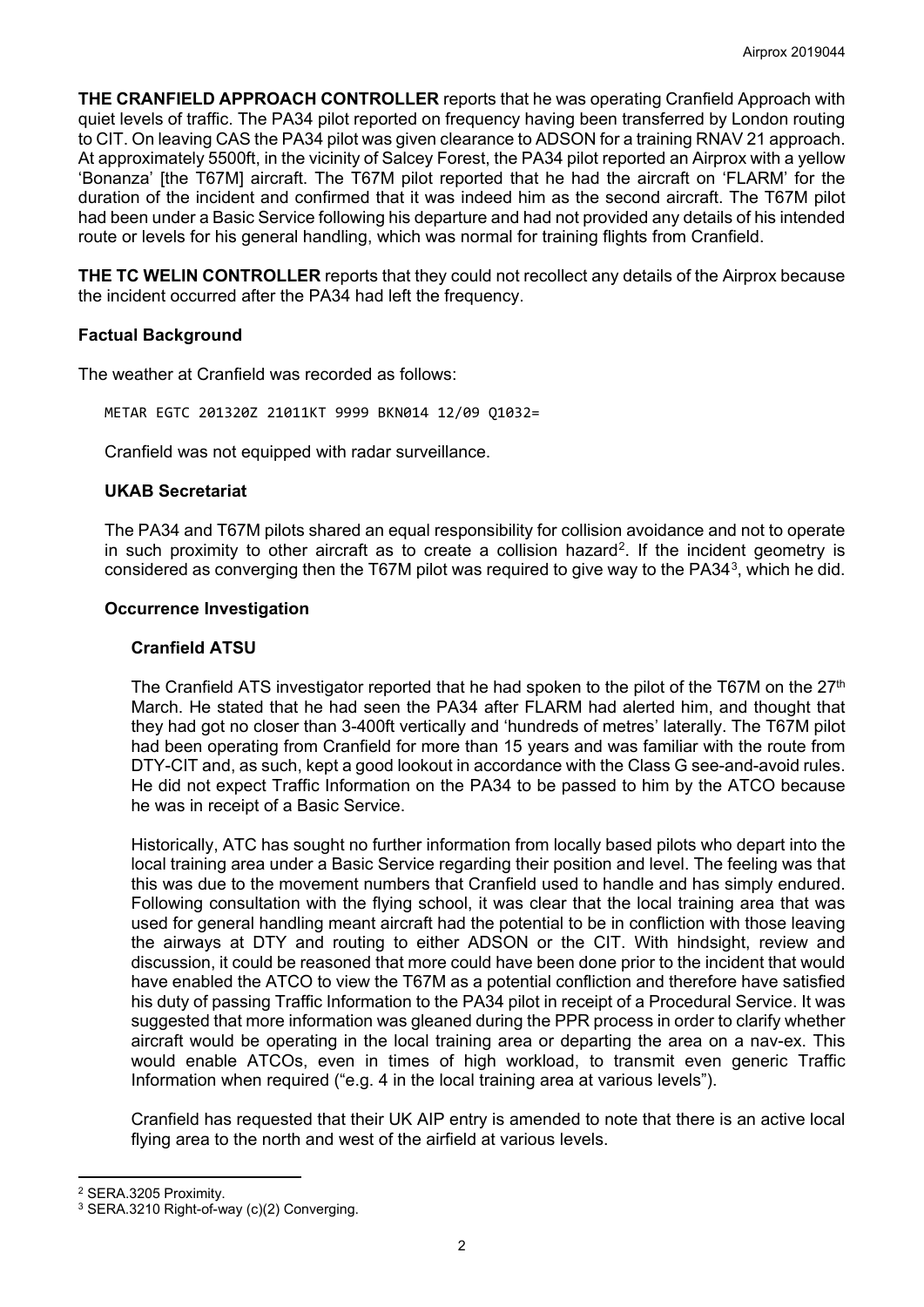#### **NATS Ltd Swanwick ATSI**

The TC WELIN East (WELIN) controller provided a Radar Control Service to the pilot of the PA34 maintaining FL70, inbound to Cranfield routing to Daventry then CIT. Following coordination with Cranfield Approach reference an acceptance altitude, the WELIN controller instructed the PA34 pilot at 13:34:57 "Cranfield will accept you in the descent to altitude four thousand feet, QNH one-zero-one-three, you're cleared to leave Controlled Airspace in descent" which was correctly readback.

Note: In accordance with LTC procedures, UK AIP ENR 1.6 - 1.3.1.2 states 'Pilots should note that no Deconfliction Service or Traffic Service will be available on any London Control Frequency below FL 70.'

CAP774 1.1 states 'Regardless of the ATS being provided, pilots are ultimately responsible for collision avoidance.'

The PA34 pilot initiated descent and, at 13:26:08, the WELIN controller instructed the pilot "you'll shortly be leaving controlled airspace, where my radar service terminates, squawk seven-fourone-seven [Cranfield Airport conspicuity]."

The PA34 pilot vacated Controlled Airspace in the descent passing FL64 at 13:36:22. At this time, the T67M displaying Mode-A code 7000 code was operating to the northwest of Cranfield at an indicated 3200ft, tracking north in the climb.

At 13:36:27 the WELIN controller instructed the PA34 pilot "my radar service terminates, contact Cranfield" passing the relevant frequency. At the time they were 5.8nm apart horizontally and 3000ft vertically and the aircraft trajectories were such that the PA34 would transit significantly behind the T67M.

The PA34 continued on the previous track in the descent to the agreed 4500ft. The T67M pilot however initiated a sharp right turn and continued climb on a track that took the aircraft into proximity with the PA34 as the tracks converged (see Figure 1, PA34 squawk 7417).

As the aircraft came into close proximity, the T67M pilot initiated a right turn of approximately 80°. The pilot's Airprox report stated this was not a critical avoidance manoeuvre. The rate of descent of the PA34 increased, briefly indicating a descent rate of 3200fpm.



ATSI assessed that the closest point of approach occurred at **13:38:18** (see Figure 2), and was recorded on the LTC Multi-Track radar as **0.5nm** and **300 feet**.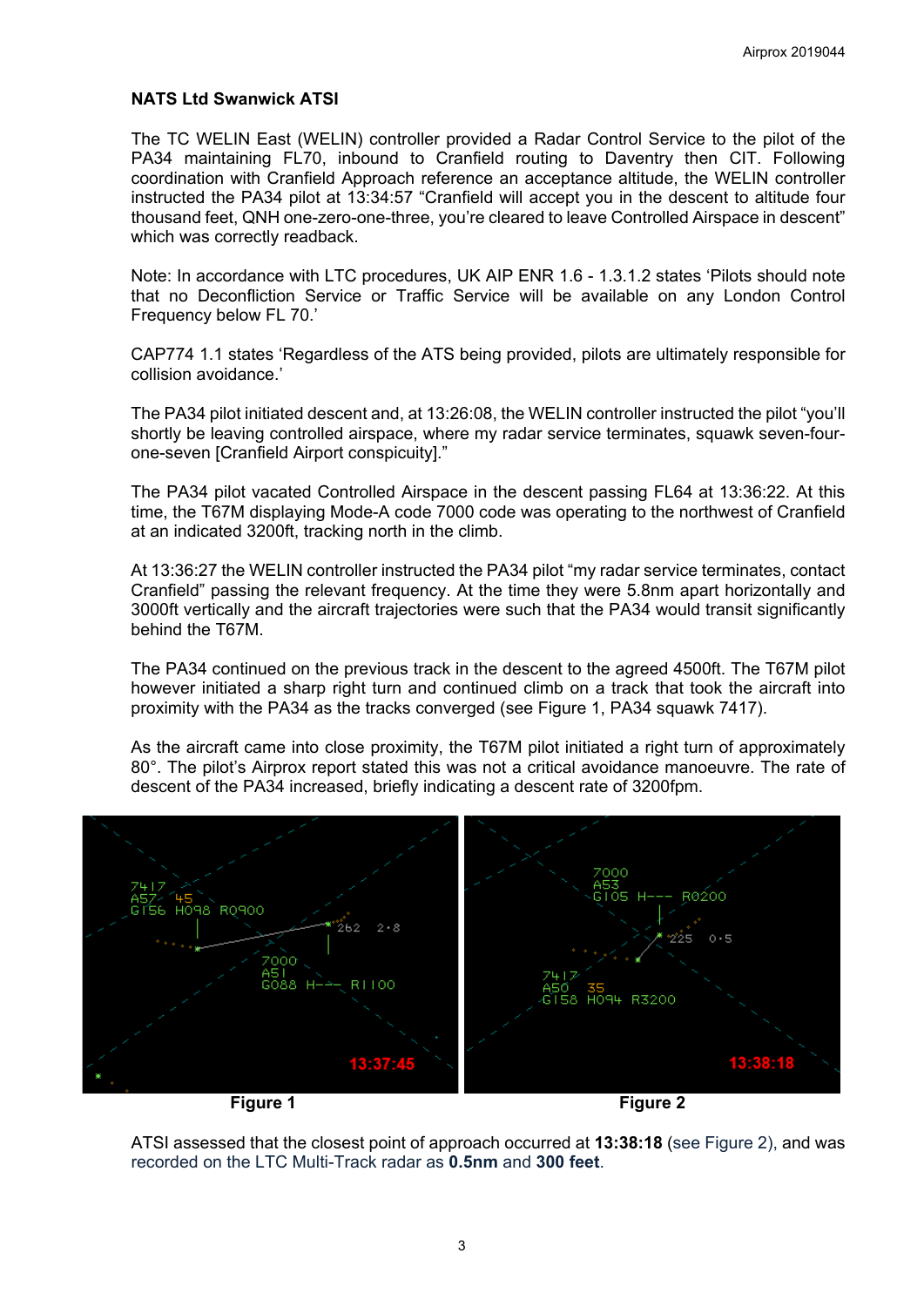# **Summary**

An Airprox was reported when a PA34 and a T67M flew into proximity near Daventry at 1338hrs on Wednesday 20<sup>th</sup> March 2019. The PA34 pilot was operating under IFR in VMC, the T67M pilot was operating under VFR in VMC. The PA34 pilot was in the process of establishing contact with Cranfield and the T67M pilot was in receipt of a Basic Service from Cranfield.

# **PART B: SUMMARY OF THE BOARD'S DISCUSSIONS**

Information available consisted of reports from both pilots, transcripts of the relevant R/T frequencies, radar photographs/video recordings, reports from the air traffic controllers involved and reports from the appropriate ATC operating authorities. Relevant contributory factors mentioned during the Board's discussions are highlighted within the text in bold, with the numbers referring to the Contributory Factors table displayed in Part C.

The Board first looked at the actions of the PA34 pilot. He was inbound to Cranfield on an IFR training flight. On leaving CAS at DTY he was transferred to Cranfield Approach and the Board noted that, at the time, the T67M was 5.8nm away from the PA34 and vertically separated by 3000ft, with the PA34's routeing indicating it would be behind the T67M. Subsequently, the T67M pilot turned and climbed, taking him into the proximity of the PA34. Shortly after their initial call to Cranfield, and before any service had been agreed, the PA34 pilot was concerned to see an aircraft (the T67M) appearing on his TAS approximately 1000ft below in his 10 o'clock, approximately 3-4nm away. Before he could obtain visual contact, TAS indicated that vertical separation was 200ft just over 1nm away, and the PA34 pilot became concerned by its proximity without visual contact having being established (**CF1**). Ultimately, the PA34 pilot only obtained visual contact with the T67M when it was in his 10 o'clock, same level, converging 1nm away. (**CF2/CF3**).

Turning to the T67M pilot, the Board noted that he had departed from Cranfield into the local training area, in receipt of a Basic Service. Because Cranfield was not equipped with radar surveillance the controller was unaware of the T67M's position and its proximity to the PA34. The T67M pilot later reported that he had first observed the PA34 on his PowerFLARM, then visually at 4nm, and had kept visual contact throughout.

Turning to the risk the Board quickly agreed that there had been no risk of a collision. Although the PA34 pilot reported carrying out a steep descent, the T67M pilot had obtained visual contact at 4nm and had not considered that avoiding action had been necessary because he had already turned away from the PA34. With a CPA recorded as 300ft vertical and 0.5nm horizontal, the Board considered that normal procedures for see and avoid in Class G airspace had occurred; accordingly they assessed the risk as Category E.

Notwithstanding the benign nature of this encounter as determined through subsequent analysis, the incident met the requirements for reporting and, as a result of the PA34 pilot voicing his concerns, the Board was heartened to hear that a positive outcome was that Cranfield now intended to ascertain whether departing training flights would be remaining in the local training area to the north and west or proceeding on a nav-ex. Being aware that aircraft would be operating in the training area would then allow the controllers to pass at least generic Traffic Information to flights approaching from DTY.